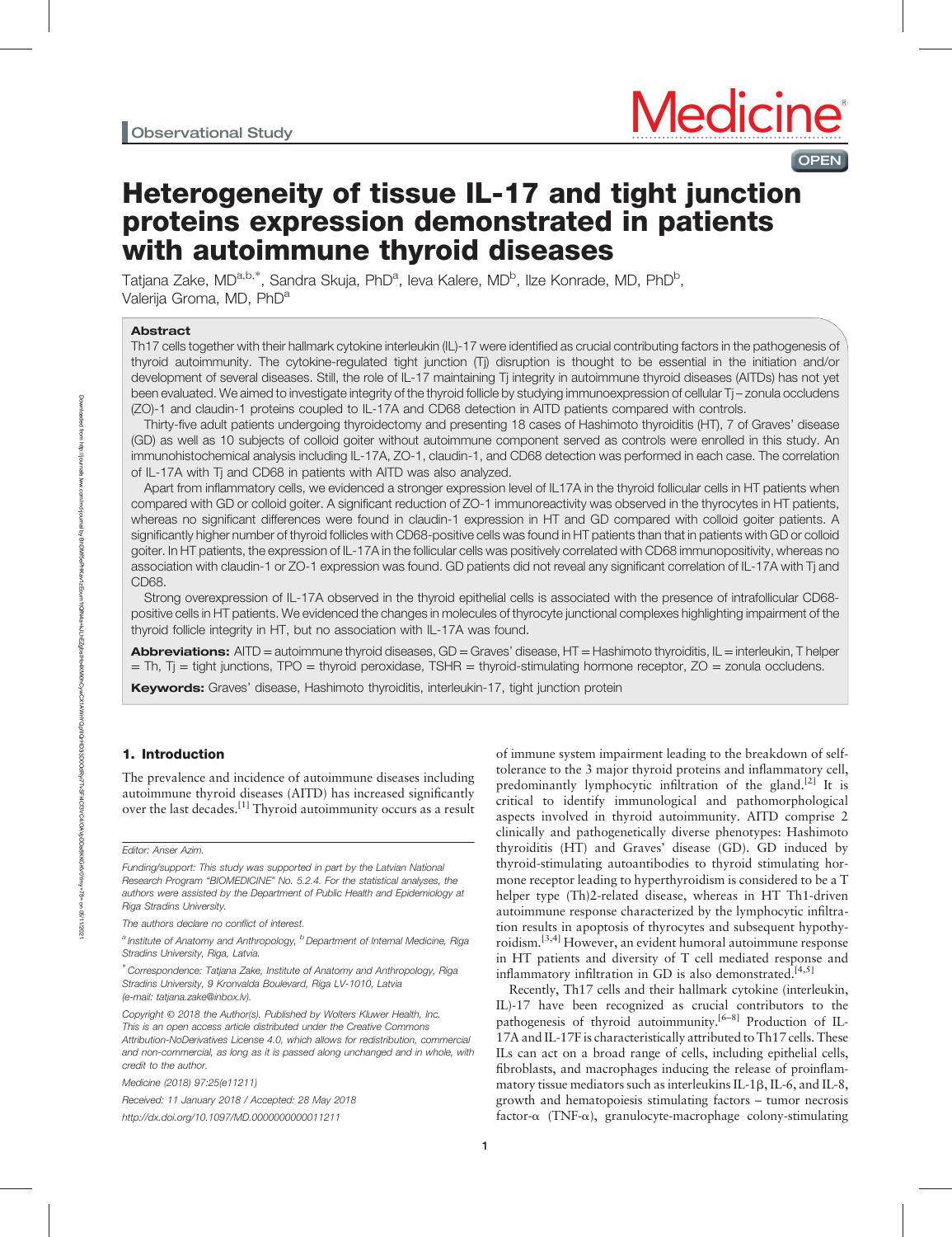factor, and granulocyte colony-stimulating factor (G-CSF), and tissue components degrading enzymes metalloproteinases.<sup>[9-12]</sup> Early studies demonstrated that IL-17 stimulates production of other cytokines such as IL-6, IL-8, and G-CSF in nonimmune cells such as connective tissue fibroblasts and epithelial cells via activation of the nuclear factor-kB (NF-kB) transcription factor.[13,14] In addition, IL-17 demonstrates strong synergic action being combined with other cytokines, such as IL-1 $\beta$  and  $TNF\alpha$ .<sup>[15,16]</sup> Previous studies have shown that patients suffering from AITD have enhanced levels of IL-17A and Th17 lymphocytes revealed in blood and colonizing thyroid tissue as well as a marked in vitro differentiation of Th17 cells; however, the expression level of IL-17A in the thyroid epithelial cells assessed by immunohistochemistry has not been addressed thoroughly before.

Tight junctions (Tj), also called occluding junctions, are composed of a complex, interwoven network of membrane proteins and glycoproteins. These are distinguished at the apical part of the lateral membranous surface of polarized endothelial and epithelial cells. Tj maintain cell polarity and establish the barrier sealing the paracellular space between neighboring thyrocytes. Numerous studies have demonstrated that claudin family is the key component of Tj, fully performing paracellular barrier function in the absence of occludin.[17] From the currently known 27 claudins expressed in humans, claudin-1 is considered to be the most important member responsible for the epithelial barrier integrity.<sup>[18]</sup> Furthermore, claudin-1 deficiency appeared to cause vital alterations of barrier function leading to the death of claudin-1 deficient mice.<sup>[19]</sup> Simultaneously, an essential role of interactions of zonula occludens (ZO)-1 protein and claudin for formation of Tj assembly have been recognized. Numerous studies with ZO-1 and/or ZO-2 knockdown cells demonstrated disruption in both claudin localization and paracellular permeability. Moreover, in the absence of ZO-1, these cells have been shown to exhibit polarity but fail to form Ti.<sup>[20]</sup>

Continuing studies have highlighted a broad spectrum of cytokines able to affect the crucial function – barrier function of endothelial and epithelial cells by influencing the structural and functional characteristics of the Tj. Many ILs were found to modulate Tj proteins such ZO-1, occludin, and claudin proteins causing downregulation of these molecules<sup>[21,22]</sup>; however, the role of IL-17 in the maintenance of Tj integrity in AITD patients has not yet been evaluated. This study investigates integrity of the thyroid follicle by studying immunoexpression of cellular Tj – ZO-1 and claudin-1 proteins coupled to IL-17A and CD68 detection in AITD patients compared with controls. The correlation of IL-17A with Tj and CD68 in patients with AITD was also assessed, thus making an attempt to determine the possible relationship between IL-17 and Tj integrity.

## 2. Methods

#### 2.1. Patients

Twenty-five adult AITD patients presenting 18 cases of HT and 7 of GD were enrolled in this study. Ten age and gender-matched cases of colloid goiter without autoimmune component, which served as a control group, were also recruited. The mean age of AITD patients and controls was  $49.68 \pm 11.01$  years (range, 28–68 years; 23 females) and  $47.90 \pm 11.29$  years (range, 33–71 years; 9 females), respectively. AITD were confirmed by the clinical diagnostic criteria of HT and GD, complemented by results of thyroid biochemistry, ultrasound imaging, and histopathology findings. Patients with GD had thyroid hormone levels above the reference range, positive antithyroid stimulating hormone receptor (anti-TSHR) antibodies, and diffuse goiter proved by ultrasound examination. Anti-TSHR antibodies were negative, whereas antibodies to thyroid peroxidase (anti-TPO) and/or thyroglobulin were found at high titers in all HT patients, and thyroid ultrasound examination showed signs of chronic autoimmune thyroiditis. Ten patients with colloid goiter were used as a control group. They were euthyroid and displayed the absence of thyroid antibodies. The current study was approved by the Riga Stradins University Ethics Committee, and all patients gave informed consent.

Thyroid tissue blocks of 35 thyroidectomy samples (equal to the number of patients enrolled in the study) along with the histopathology reports were obtained from Pathology Center of Riga East Clinical University Hospital, Latvia, between January 2013 and December 2014. All available specimens were analyzed, and a single representative paraffin-embedded block was chosen for immunohistochemical study.

## 2.2. Immunohistochemistry

Thyroid tissues were formalin-fixed and embedded in paraffin blocks; thereafter, 4 to 5  $\mu$ m thick sections were cut from blocks, collected and fixed on slides. The diagnosis was confirmed analyzing the slides stained routinely with hematoxylin and eosin. Immunohistochemical reactions were performed manually on deparaffinized thyroid tissue sections using the following primary antibodies: polyclonal rabbit anti-IL-17A (Biorbyt, Cambridge, UK, dilution 1:300); polyclonal rabbit anti-ZO-1 (Biorbyt, Cambridge, UK, dilution 1:200), and polyclonal rabbit anti-claudin-1 (Biorbyt, Cambridge, UK, dilution 1:100) antibodies. In addition, macrophages were visualized by monoclonal mouse anti-CD68 antibody (DacoCytomation, Glostrup, Denmark, clone PG-M1, dilution 1:100), which recognizes and labels lysosomal membranes and shuttle vesicles travelling between lysosomes and the plasma membrane of these cells. PG-M1 reacts strongly with a fixative-resistant epitope of macrophage-restricted intracytoplasmic molecule.

The results of immunohistochemical reactions were visualized by use of highly sensitive HRP Polymer system – HiDef Detection system manufactured by CellMarque, Rocklin, CA. The antigen sites were visualized applying 3,3'-diaminobenzidine tetrahydrochloride [DAB+Chromogen and DAB+Substrate buffer (Cell-Marque, Rocklin, CA)], whereas nuclei were stained with Mayer hematoxylin. Finally, the stained sections were mounted in Roti– Histokitt (Carl Roth, Karlsruhe, Germany). Negative immunohistochemical controls were performed either by omitting of the primary antibody or substitution of it with buffer solution. Two certified pathologists with no access to the clinical records and histopathological data contributed to the verification of the immunohistochemistry results. Tissue sections were analyzed applying both low and high power magnification from  $\times$  100 up to  $\times$  400. Microphotographs were taken with a Leitz DMRB microscope (Leica, Wetzlar, Germany) equipped with a digital camera Leica DFC 450C.

Immunofluorescence staining of IL-17A was performed using goat anti-mouse IgG-FITC: sc-2010 (Santa Cruz Biotechnology, Inc., Santa Cruz, CA, dilution 1:300); sections were counterstained with 4',6-diamidino-2-phenylindole (DAPI) (Thermo Fisher Scientific, Invitrogen, UK, dilution 1:3000) and finally embedded in Prolong Gold with DAPI (Thermo Fisher Scientific, Invitrogen, UK). Digital images were captured using confocal microscope Eclipse Ti-E (Nikon).

Cells were considered immunopositive when labeled by the aforementioned antibodies revealed brown reaction products. IL-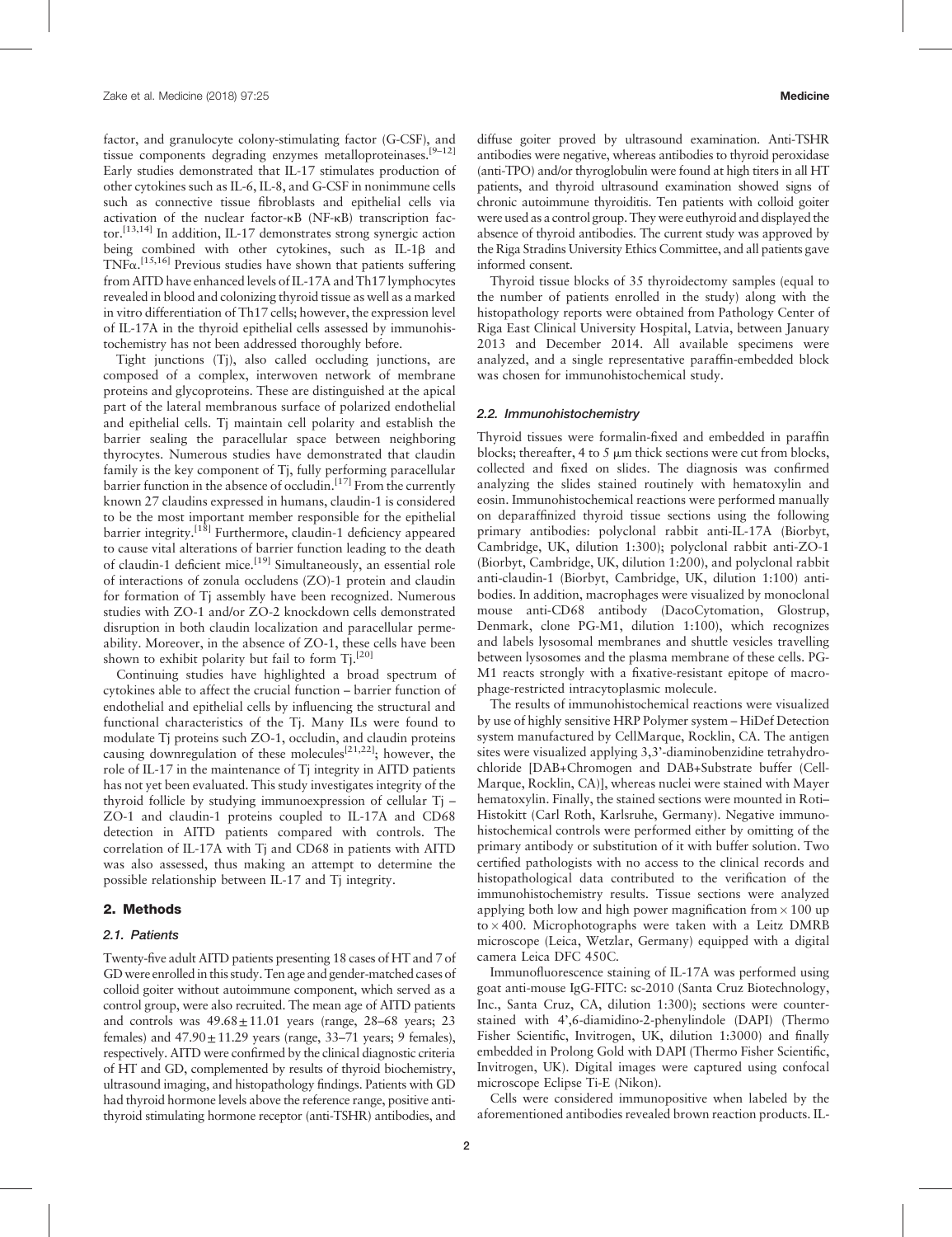17, claudin-1, and ZO-1 positive structures displayed either cytoplasmic or membranous reaction pattern.

Levels of immunopositivity for IL-17A and claudin-1 were assessed semiquantitatively distinguishing the following grades: negative (0), weak (1), moderate (2), or strong (3), when cells were positive at 0% to 5%, 6% to 25%, 26% to 50%, or  $>50\%$ , respectively, whereas, for ZO-1 – negative (0), very weak or discontinuous (1), weak (2), and strong or intact (3) following the recommendations of Abd El Atti and Shash.[23]

CD68 positivity was defined as the percentage of CD68 positive thyroid follicles determined by counting total number of thyroid follicles with CD68-positive cells in 15 representative fields at high magnification  $(\times 400)$ .

#### 2.3. Statistical analysis

Immunohistochemical results were expressed as medians and interquartile range. Mann– Whitney test was applied to examine differences between 2 groups and Kruskal–Wallis H test – for more than 2 study groups. To assess the potential correlations between estimated variables, Spearman rank correlation test was carried out. A 2-tailed significance level of .05 was applied. Statistical testing was performed using SPSS (version 20.0, IBM, Armonk, NY).

# 3. Results

Microscopic examination of slides processed for routine histopathology revealed widespread mild-to-extensive inflammatory infiltration of the thyroid gland by lymphocytes, macrophages, and plasma cells in AITD. Intraepithelial lymphocytes were also seen. HT patients demonstrated extensive diffuse inflammatory infiltration (7; 39%), lymphoid follicles formation (6; 33%), or rarely mild inflammation of the thyroid gland without lymphoid follicle formation (5; 28%). Some HT patients revealed a marked stromal fibrosis qualified as interfollicular presented with the deposition of increasingly accumulated collagenous fibers and lymphoplasmacytic infiltration in the interfollicular area, thus separating and distorting the thyroid follicles. Still, some tissue blocks obtained from HT patients revealed extensive destruction of thyroid parenchyma with minimal residual follicles. Simultaneously, the vast majority of GD patients presented with mild inflammatory cell infiltration and diffuse hyperplasia of the follicular cells.

The results describing immunohistochemical expression of the antigens tested in the given study and applied to the study groups are summarized in Table 1. In HT patients, the expression of IL-17A was detected both in the inflammatory lymphocytic infiltrates and follicular epithelial cells confirmed by immunohistochemistry and immunofluorescence (Fig. 1A). Notably, thyroid epithelial cells located close to lymphocytes or surrounded by inflammatory cells had a strongly marked IL-17A immunopo-

## Table 1

| Immunohistochemical expression patterns of tested antigens in |  |  |  |
|---------------------------------------------------------------|--|--|--|
| patients with autoimmune thyroid diseases and colloid goiter. |  |  |  |

|                                                 | <b>IL-17A</b>  | Z0-1 median | Claudin-1                    | CD68              |
|-------------------------------------------------|----------------|-------------|------------------------------|-------------------|
|                                                 | median (IQR)   | (IOR)       | median (IQR)                 | median (IQR)      |
| Hashimoto thyroiditis 2.4 (1.8–2.8) 0.5 (0.5–1) |                |             | $1.5(1 - 2.2)$               | 23.5 (8.9 - 38.3) |
| Graves' disease                                 | $1.4(1 - 2.4)$ | $2(1.5-2)$  | $1.2(1 - 1.4)$               | 10.8 (5.4-13.2)   |
| Colloid goiter                                  | $0.8(0.6-1)$   |             | $2(1.5-2.5)$ 1.6 $(1.2-2.0)$ | $5.6(3.1 - 8.7)$  |

 $II =$ interleukin, IQR=interquartile range,  $70 =$ zonula occludens.



Figure 1. Immunohistochemistry. (A) IL-17A positivity demonstrated in the remnants of thyroid follicles and lymphoid follicles as well as in some inflammatory cells in HT patient (x200). Confocal microscopy, representative images of IL-17A positive thyrocytes, and lymphocytes: green staining shows IL-17A specific staining, blue staining shows nuclei, inserts (x1000). (B) Destructive IL-17A positive thyroid follicles surrounded by inflammatory cells in HT patient (x400). (C) Moderate circumferential membranous claudin-1 immunostaining revealed in GD patient  $(x400)$ . (D) Strong membranous claudin-1 expression in the thyroid follicular cells in HT patient ( $\times$ 250). (E) Weak ZO-1 immunoreactivity in GD patient (x250). (F) Colloid goiter evidencing weak to moderate and moderate positive ZO-1 expression in the thyrocytes and vascular endothelium, respectively (x250). (G) Cluster of CD68-positive cells demonstrated within the thyroid follicle in HT patient (x400). (H) Occasional intrafollicular CD68-positive cells individually distributed within the lumen of thyroid follicles in HT patient (x250). GD=Graves' disease, HT=Hashimoto thyroiditis, IL=interleukin, ZO=zonula occludens.

inflammatory cells had a strongly marked IL-17A immunopo-<br>sitivity. Moreover, these thyroid follicles revealed atrophic changes with destruction of epithelial cells and nuclear polymorphism (Fig. 1B). By contrast, the tissues obtained from ordinary colloid goiter and GD patients demonstrated mostly the weak or almost negative expression of IL-17A. Only in 1 case of GD and 1 case of colloid goiter the grade of IL-17A positivity was ≥3 and ≥2, respectively. The highest expression level of IL-17A in the follicular epithelial cells was observed in HT patients: 11 out of 18 cases demonstrated IL-17A staining grade of 2 to 3. Furthermore, in HT and GD patients, it was significantly higher than colloid goiter  $(P < .001; P = .007$ , respectively) (Fig. 2A).

> When studying the occurrence and localization of Tj proteins, and more specifically claudin-1 by the use of immunohistochemistry, we found that it displayed a circumferential and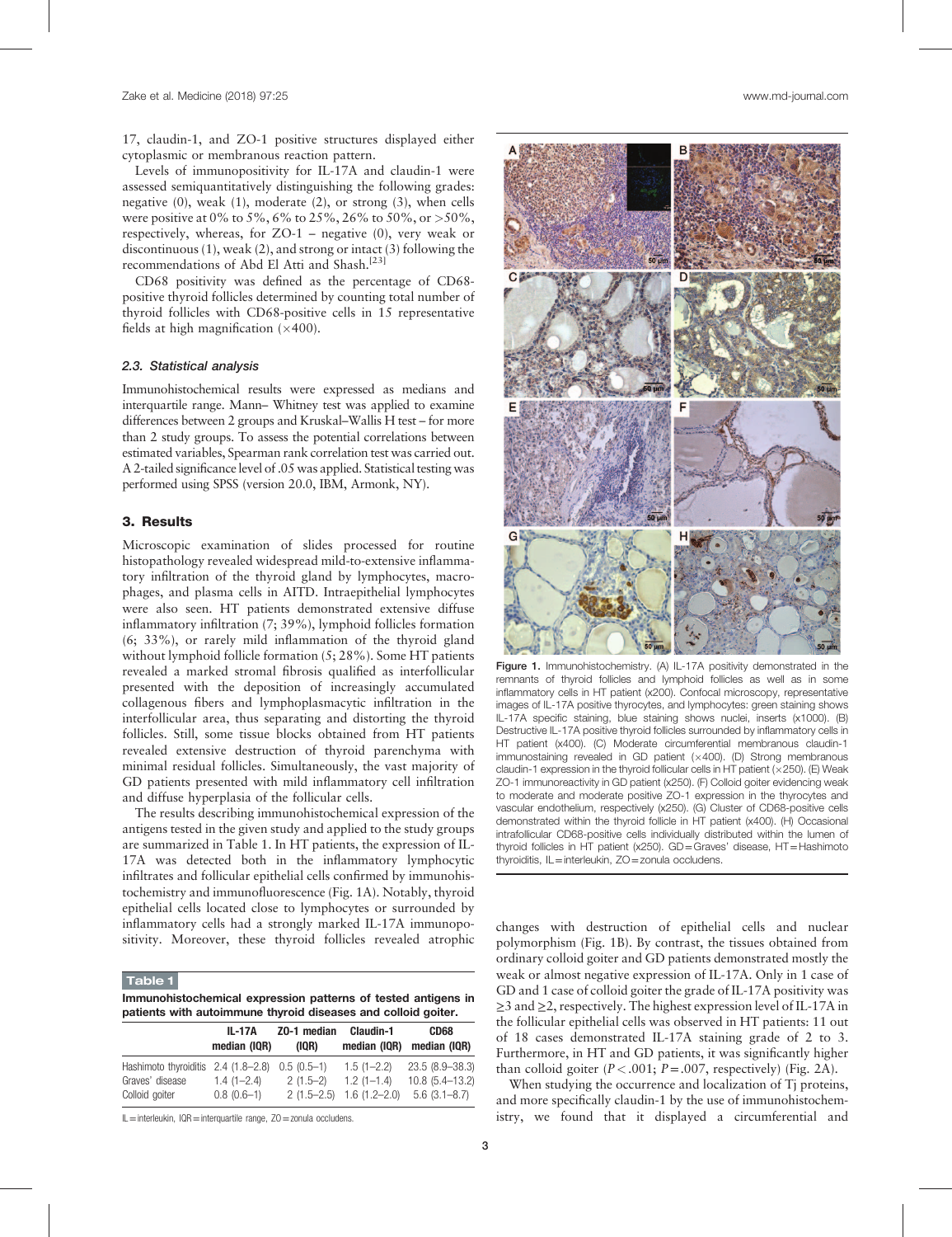

Figure 2. Comparison of immunohistochemical results between Hashimoto thyroiditis (n=18), Graves' disease (n=7), and colloid goiter (n=10) patients. (A) represents expression levels of IL-17A, (B) the number of CD68-positive thyroid follicles, (C) claudin-1 expression levels, and (D) immunopositivity levels of ZO-1 in AITD and colloid goiter patients. Comparisons were made by Mann–Whitney U test. Data are shown as median (interquartile range); AITD=autoimmune thyroid diseases, IL=interleukin, ZO=zonula occludens. <sup>∗</sup> P<.05.

membranous pattern related to the thyroid epithelial cells (Fig. 1C, D). The expression of claudin-1 was greatly varying from being almost nil in one-third of HT cases (6; 33%), but still being heavily expressed in others (5; 28%). There were no significant differences found in claudin-1 expression levels between patients with AITD and colloid goiter (Fig. 2B). However, the number of claudin-1 positive follicles in HT patients was significantly higher than that demonstrated in colloid goiter  $(P=.03$  and data not shown).

Regarding the second  $Ti$  protein  $- ZO-1$  in the thyroid tissue samples studied, HT patients demonstrated predominantly negative and very weak or discontinuous ZO-1 expression patterns. In 10 HT cases (56%), ZO-1 staining score was 0 to 1, whereas only 1 specimen (14%) showed such staining score in GD group. Immunohistochemical analysis revealed a significant reduction of ZO-1 expression level in the follicular epithelial cells in HT patients when compared with colloid goiter and GD patients ( $P < .001$  for both) (Fig. 1E, F, 2C). ZO-1 immunopositivity did not differ significantly between these 2 last groups of patients  $(P=.47)$ .

CD68-positive macrophages of both intra- and extrafollicular localization were observed in all tissue samples. The cells were irregularly shaped and displayed a vacuolated cytoplasmic appearance being arranged either in clusters or individually distributed within the thyroid follicles (Fig. 1G, H). Large clusters of intrafollicular CD68-positive cells were found exclusively in HT patients, whereas occasional CD68 positive cells – mostly in GD and colloid goiter. Lymphocytes, along with macrophages, were also seen within the follicles. A significantly higher number

of thyroid follicles with CD68-positive cells was found in HT patients than that in patients with GD or colloid goiter  $(P=.05)$ and  $P = .001$ , respectively) (Fig. 2D). CD68 positivity observed in GD patients was higher than colloid goiter, but the difference was not significant  $(P=.06)$ .

In HT patients, the expression of IL-17A in the follicular cells was positively correlated with intrafollicular CD68 immunopositivity  $(r=0.631, P=.005)$ . When analyzing the correlation between IL-17A and Tj proteins expression, no significant relationship between IL-17A and ZO-1 or claudin-1 was found in HT patients ( $r = 0.267$ ,  $P = .28$  and  $r = 0.194$ ,  $P = .44$ , respectively). GD patients did not reveal any significant correlation of IL-17A with T<sub>1</sub> – ZO-1 and claudin-1 ( $r = -0.199$ ,  $P = .67$  and  $r =$ 0.734,  $P = .06$ , respectively) and CD68 ( $r = 0.631$ ,  $P = .13$ ).

#### 4. Discussion

Although Th1-driven autoimmune response has long been considered as dominant for HT development, recent studies are suggesting an evident participation of Th17 cells in AITD, particularly HT pathogenesis. In our study, we identified higher expression levels of tissue IL-17A assessed by immunohistochemistry in thyroid samples from HT patients compared with GD and colloid goiter. Similarly, Li et  $al^{[24]}$  detected that HT patients exhibited increased levels of thyroid tissue infiltrating Th17 cells as well as higher IL-17 levels in sera than controls and patients with other thyroid pathologies. In addition, an association between thyroid IL-17 expression and fibrosis evidenced within the gland stroma was demonstrated in patients suffering from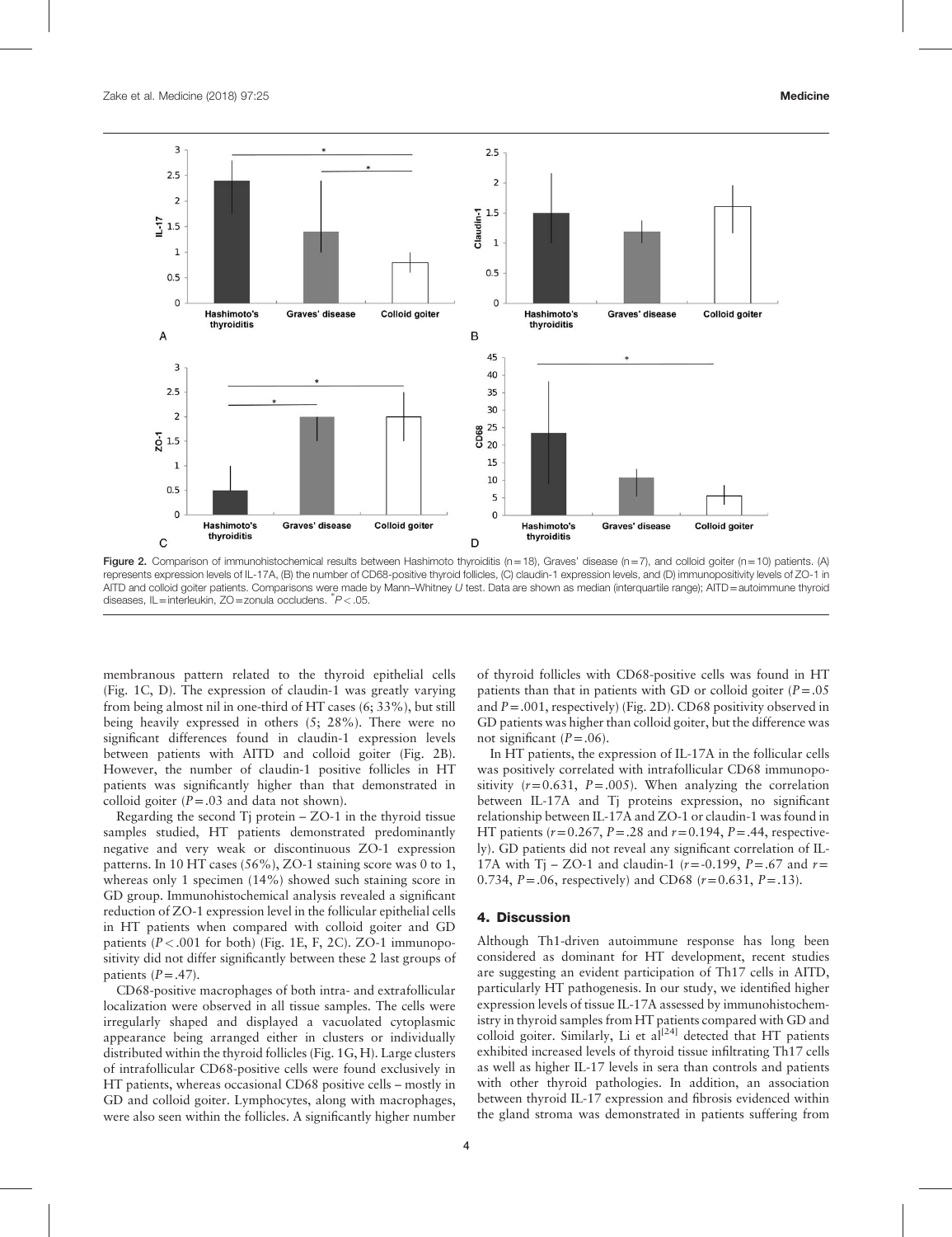HT.<sup>[24]</sup> Figueroa-Vega et al<sup>[6]</sup> evidenced increased levels of IL-22 and IL-17 both in colonizing thyroid tissue and peripheral blood from HT patients, as wells as high levels of Th17 differentiation affecting cytokines, such as IL-6, IL-15, and IL-23. Finally, Konca Degertekin et al<sup>[25]</sup> found that HT patients displaying normal thyroid function had higher circulating levels of IL-17 and IL-23 than HT patients suffering from hypothyroidism suggesting that hypothyroidism may have an inhibitory effect on cytokine production. Overall, these findings provide strong supportive evidence of Th17 cell involvement in the development of HT.

Participation of Th17 lymphocytes and their produced cytokines in GD pathogenesis is less understood; however, Peng et al<sup>[26]</sup> indicated significantly enhanced levels of both Th22 and Th17 cells revealed in peripheral blood, paralleled by higher detectable concentrations of IL-22 and IL-17 in blood plasma of Chinese patients with newly diagnosed GD compared with controls. We also found a difference in IL-17A expression between GD and colloid goiter. Still, it seems the association between Th17 lymphocytes and development of GD is less obvious than that of HT.

IL-17A positive cells were found within inflammatory cell infiltrates invading the thyroid gland. Apart from inflammatory cells, the given study demonstrated a strongly marked expression of IL-17 in the thyroid follicular cells surrounded by lymphocytes or located close to them. Various cell types, including epithelial, Paneth cells and smooth muscular cells, neutrophils and mast cells, natural killer cells as well as Yo and  $\alpha\beta$  T lymphocytes have been recognized to express IL-17 from A to  $F<sup>[27]</sup>$  Previous studies have revealed that thyroid follicular cells expressing MHC class II molecules colocalized with B7.1 antigens and interacting with CD4<sup>+</sup> T cells allow the thyrocyte to act as an antigen-presenting cell initiating and/or maintaining the autoimmune process.[28] Therefore, thyrocytes may have a much larger role to play in the pathogenesis of AITD than initially thought.

A vast majority of intrafollicular CD68-positive cells were observed in patients with HT being indicative of their migration to the thyroid follicular lumen. It is worth noting that these patients displayed a strong positive correlation between CD68 and IL-17A immunopositivity as well. Although we have not found any significant correlation between IL-17 and Tj proteins expression, accumulation of macrophages in the follicular lumen can be interpreted as an impairment of thyroid epithelium integrity. It has been reported previously that anti-TPO antibodies caused damage of cultured thyrocytes performed upon binding to TPO located on the apical cell membrane via both antibody (ADCC) and complement-dependent cytotoxicity; moreover, the authors demonstrated that monocytes via their FcgRI are pivotal players in ADCC mediated by thyroid antibodies.<sup>[29]</sup> Thus, understanding and describing the role of intrafollicular macrophages in HT pathogenesis is of great interest.

Due to the structural peculiarities of the wall of thyroid follicle, the pass for anti-TPO antibodies attempting to get access to the molecule expressed on the apical pole of thyrocyte facing colloid and nonaccessible to immune cells is still poorly understood. Some studies have assumed that TPO might be translocated by lateral diffusion to the basolateral pole of the thyrocytes and recognized by macrophages and/or dendritic cells.[30] Another explanation of the disturbance of follicular integrity highlights modifications of Tj proteins enabling the migration of antigen-presenting cells across thyroid follicular epithelium.[31]

In this study, we evaluated Ti ZO-1 and claudin-1 protein immunoreactivity in thyroid tissues obtained from patients with AITD and colloid goiter. A significant reduction in ZO-1 expression noted in our study in HT patients correlates with the disturbed integrity of thyroid epithelium that appears in HT. By contrast, a higher number of claudin-1 positive follicles in HT patients was demonstrated in HT when compared with colloid goiter. The aforementioned differences in claudin-1 and ZO-1 expression observed between HT and GD patients are in agreement with a study describing underexpression of ZO-1 in thyroid tissues of HT patients, although claudin-1 appeared to be more strongly expressed.<sup>[31]</sup> We speculate that increased claudin-1 immunoreactivity in HT patients might be interpreted as a cell survival and/or compensatory mechanism.

Several paracrine factors including cytokines and growth factors have been recognized as ones affecting the distribution of Tj and regulating the epithelial barrier function.[32] IL-17A was shown to downregulate expression of occludin thus having a disruptive effect on the hematoencephalic and testicular barrier.<sup>[21,22]</sup> However, whether the elevated IL-17 in HT affects Tj integrity and thereby alters the barrier function of thyroid follicular cells is unknown. A distinguishable negative effect of IL- $1\alpha$  on Ti and a loss of epithelial cell integrity have been described previously in cultured thyroid cells.<sup>[33]</sup> Recently, Rebuffat et al<sup>[31]</sup> showed that Tj protein – ZO-1, claudin-1, and JAM-A protein organization and expression as well as localization in the thyroid tissue of patients suffering from AITD are modified by proinflammatory cytokine IL-1b thus affecting thyroid epithelium integrity. Zhang et al<sup>[34]</sup> explored the signaling pathway that links IL-17 with Tj in salivary gland cell culture and postulated that IL-17 could directly modulate Tj protein expression and distribution through the NF-kB signaling pathway. To evaluate whether there is a relationship between IL-17 and Tj disruption, we did correlation analysis between the levels of IL-17 and Tj proteins expression in AITD patients, but no significant association with IL-17A was found.

We recognize limitations of our study, including a small number of thyroid tissue sections, semiquantitative measures of immunoexpression, and the lack of data regarding the expression of Treg cytokines, as nowadays both T cell types should be investigated as important players in AITD pathogenesis. The given study was retrospective in nature and thus was based on analysis of archived paraffin-embedded tissues. Because of methodological limitations, our knowledge about cytokine-regulated Tj disruption remains insufficient and interpretation of our findings regarding the association of IL-17 and Tj should be cautious. Therefore, further prospective studies based on larger number of samples and methods estimating causal effect between IL-17 and Tj disruption are required. A growing number of evidence including this deciphering autoimmune disease demonstrates involvement of Tj barrier disruption and increased paracellular permeability.<sup>[35]</sup> Therefore, we believe that a proper understanding of the pathogenic role of IL-17 and the imbalance in the expression and distribution of Tj in AITD may contribute to the development of new therapeutic approaches in the future.

## 5. Conclusion

Our study evidenced a strong IL-17A overexpression in the thyroid epithelial cells associated with the presence of intrafollicular CD68-positive cells in HT patients, suggesting that the